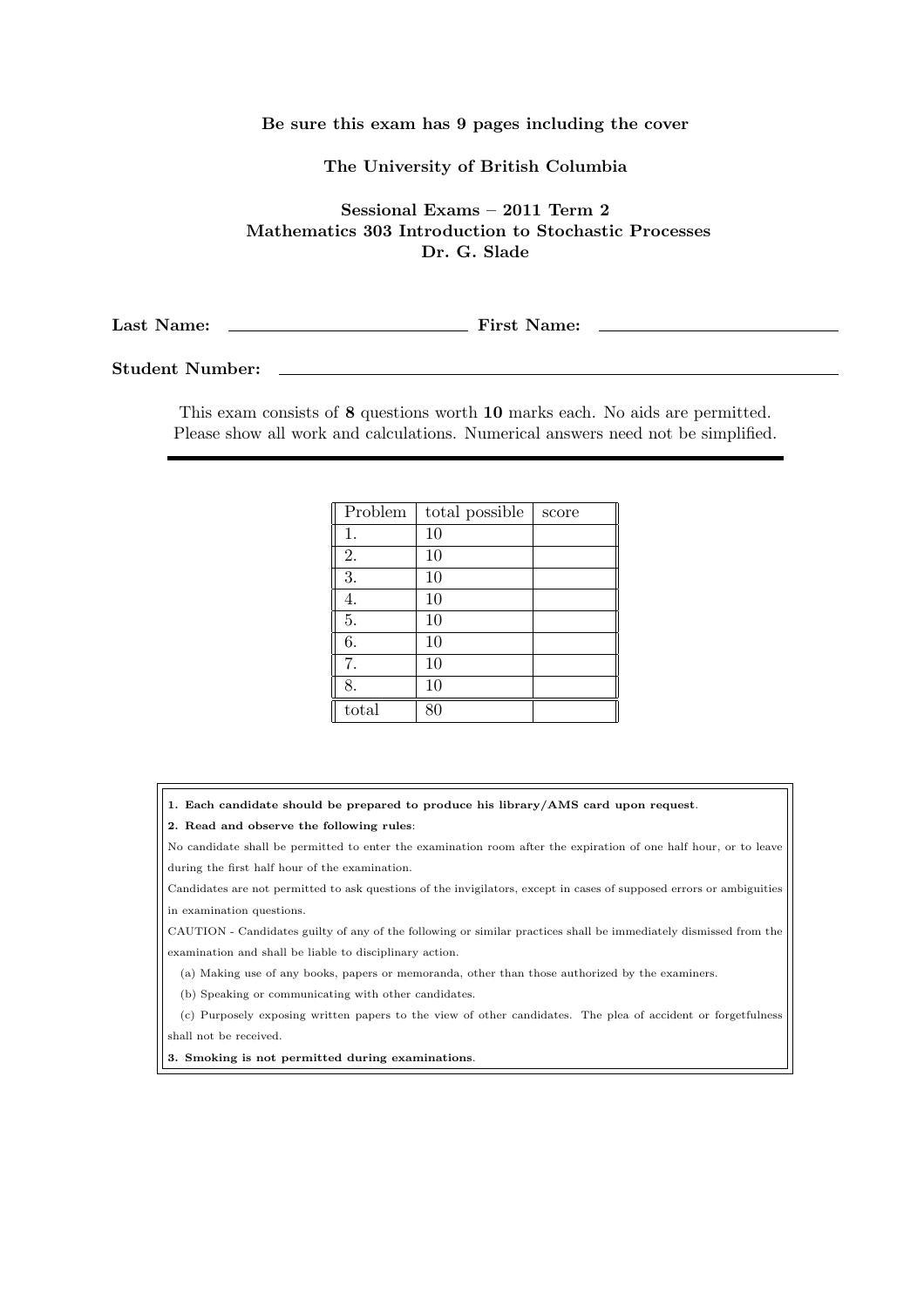1. At all times, an urn contains N balls—some white balls and some black balls. At each stage, a coin having probability  $p(0 < p < 1)$  of landing heads is flipped. If heads appears, then a ball is chosen at random from the urn and is replaced by a white ball. If tails appears, then a ball is chosen from the urn and is replaced by a black ball. Let  $X_n$  denote the number of white balls in the urn after the nth stage. This defines a Markov chain.

(3 points) (a) Compute the transition probabilities  $P_{ij}$ .

(4 points) (b) Let  $N = 2$ . By direct calculation, find the proportion of time in each state.

(3 points) (c) For general N, guess the value of the stationary distribution  $\pi_i$   $(i = 0, 1, \ldots, N)$ .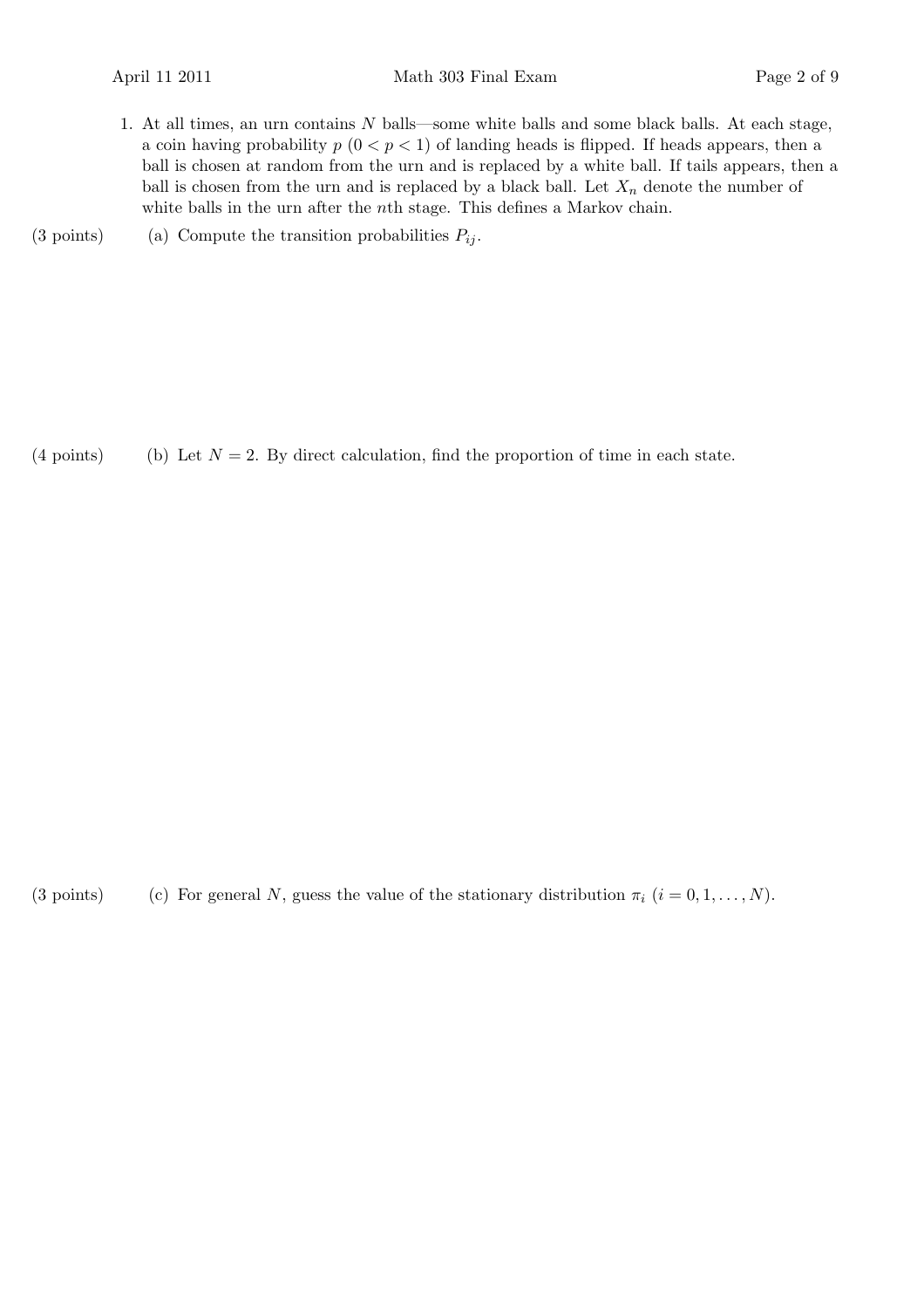2. Fix a number p with  $0 < p < 1$ . Consider the Markov chain on the non-negative integers  $\{0, 1, 2, \ldots\}$  whose transition probabilities are given by

 $P_{n,n+1} = p, \quad P_{n,0} = 1 - p, \quad \text{for all } n \ge 0.$ 

 $(2 \text{ points})$  (a) Is this Markov chain irreducible? Explain.

 $(2 \text{ points})$  (b) Is the state 0 periodic or aperiodic? Explain.

(3 points) (c) Suppose that the Markov chain is initially in state 0, and let  $T_0$  denote the time of first return to 0 (i.e.,  $T_0$  is the smallest value of  $n > 0$  such that  $X_n = 0$ , if such a value exists, and otherwise  $T_0 = \infty$ ). Determine the probability mass function of  $T_0$ .

(d)(1 points) What exactly does it mean to say that 0 is a recurrent state?

 $(2 \text{ points})$  (e) Prove that 0 a recurrent state.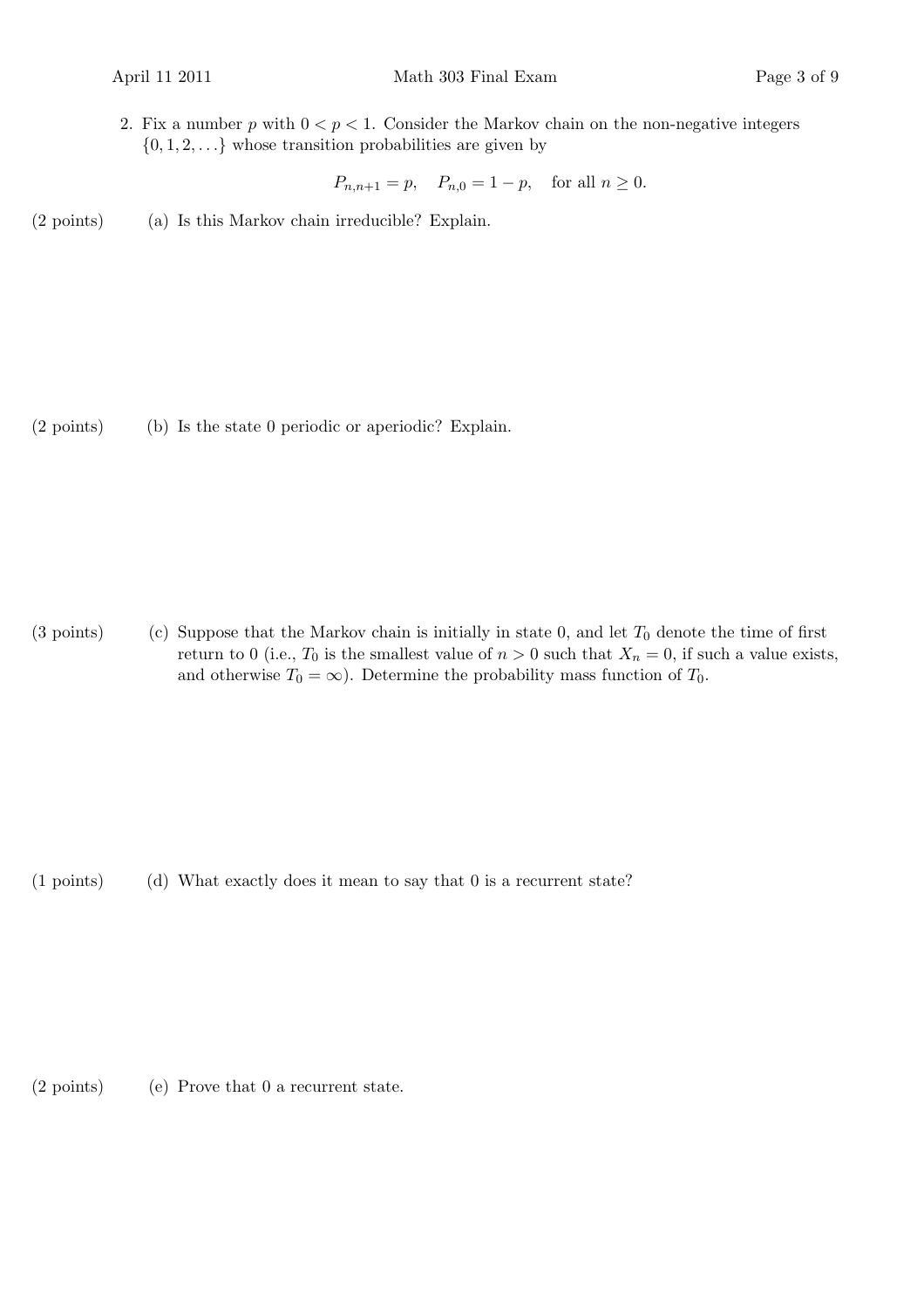(10 points) 3. A taxi driver provides service in two zones of a city. Fares picked up in zone  $A$  will have destinations in zone  $A$  with probability 0.6 or in zone  $B$  with probability 0.4. Fares picked up in zone  $B$  will have destinations in zone  $A$  with probability 0.3 or in zone  $B$  with probability 0.7. The driver's expected profit for a trip entirely in zone  $A$  is 6; for a trip entirely in zone  $B$ is 8; and for a trip that involves both zones is 12. Find the taxi driver's expected profit per trip.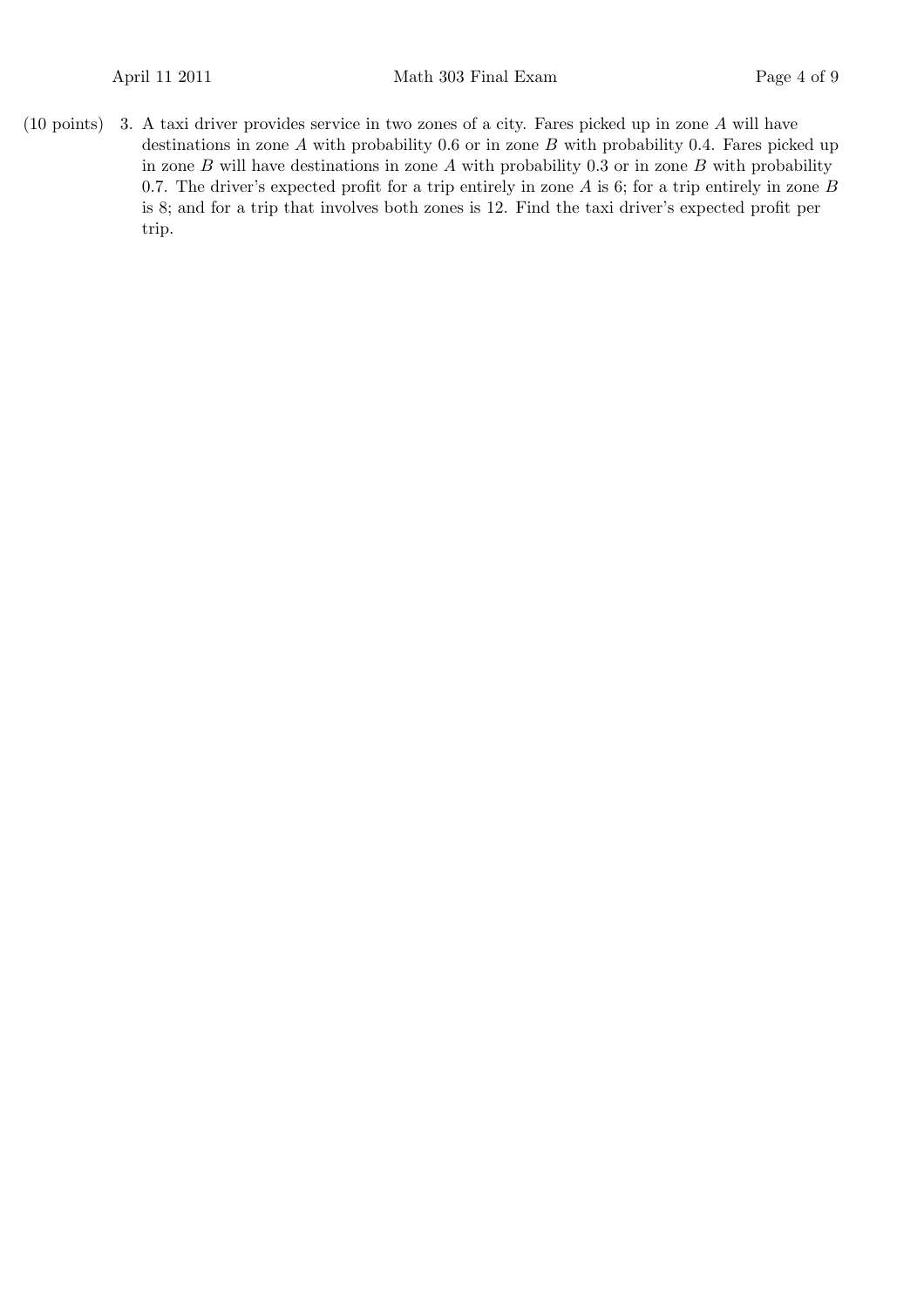$(10 \text{ points})$  4. Consider the branching process with individual offspring distribution given by  $P(\xi = n) = \frac{1}{4}(\frac{3}{4})$  $\frac{3}{4}$ <sup>n</sup> for  $n = 0, 1, 2, \ldots$  Initially there is one individual. Compute the probability that the branching process survives forever.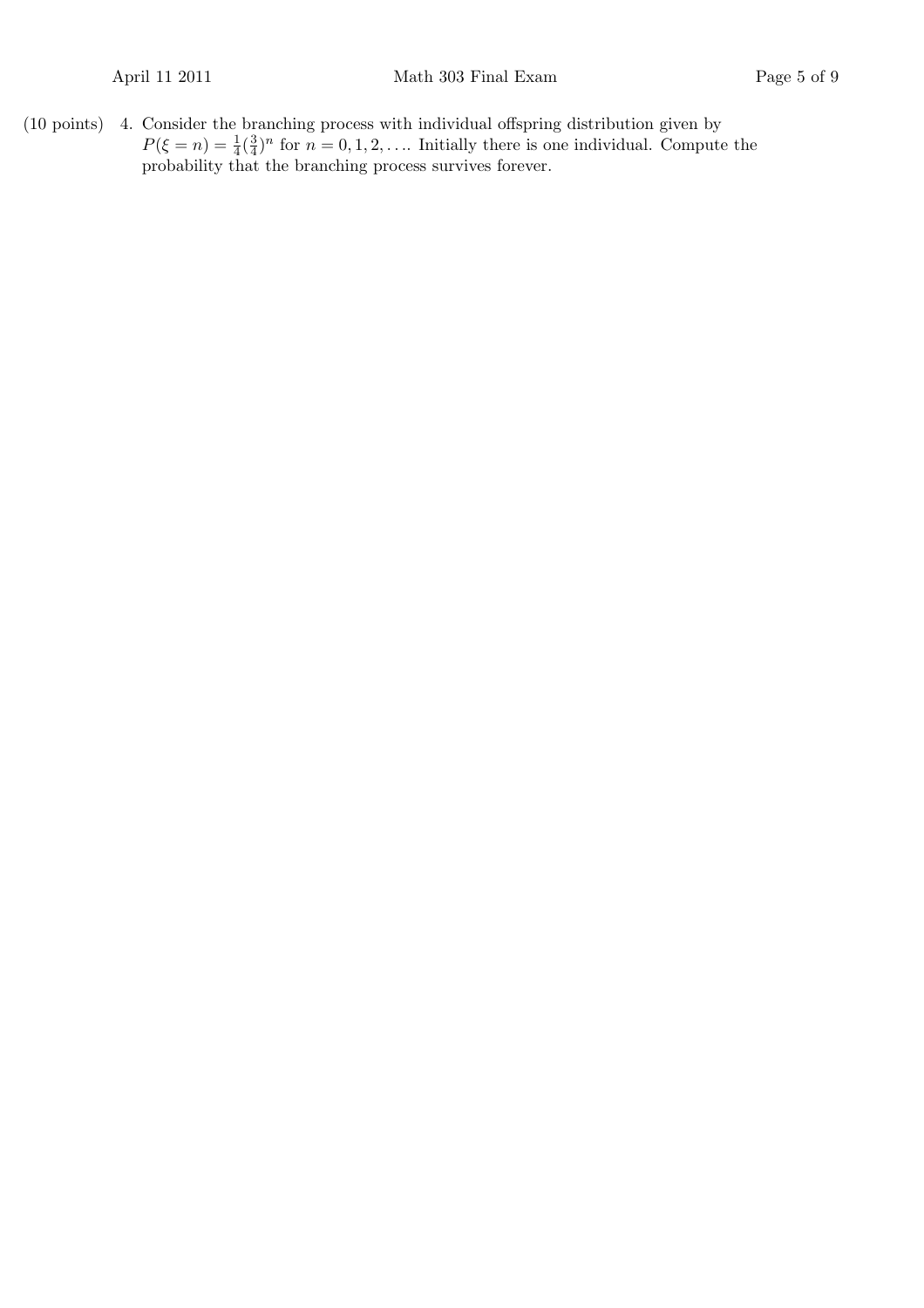5. Let  $\{N(t), t \ge 0\}$  be a Poisson process of rate  $\lambda$ . For  $s < t$ , find: (2 points) (a)  $P(N(t) > N(s))$ 

(3 points) (b) 
$$
P(N(s) = 0, N(t) = 3)
$$

(2 points) (c) 
$$
E[N(t)|N(s) = 4]
$$

(3 points) (d)  $E[N(s)|N(t) = 4]$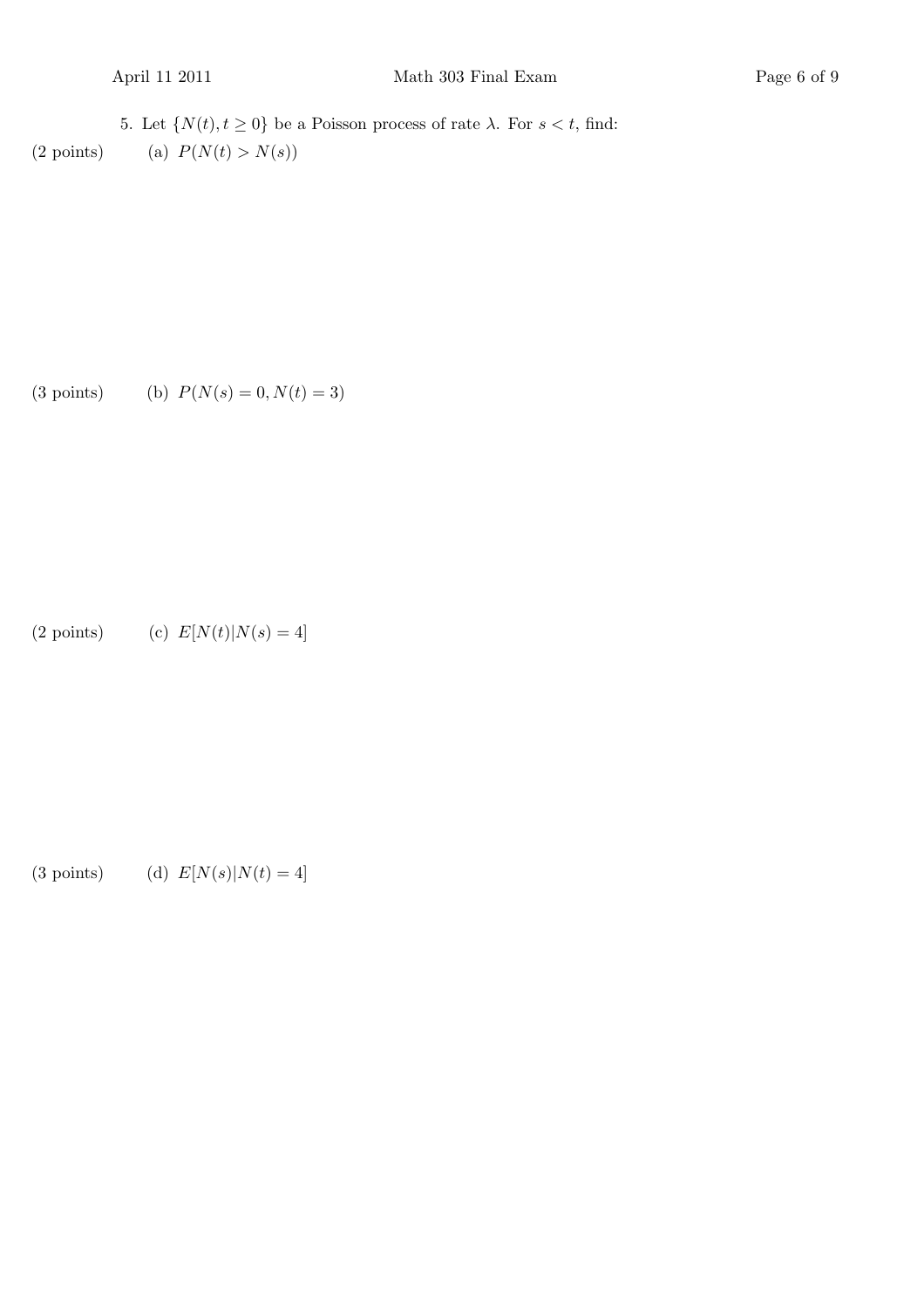- 6. Arrivals of the  $#4$  bus form a Poisson process of rate 4 per hour, and arrivals of the  $#9$  bus form an independent Poisson process of rate 6 per hour.
- (2 points) (a) What is the probability that exactly ten buses pass by in one hour?

(3 points) (b) What is the probability that exactly one  $#9$  bus passes by while I am waiting for a  $#4$ ?

(c)(2 points) Exactly one bus arrived during the first 10 minutes. What is the probability that it actually arrived during the first three minutes?

(d)(3 points) When the maintenance depot goes on strike half the buses break down before they reach my stop. What, then, is the probability that I wait for 30 minutes without seeing a single bus?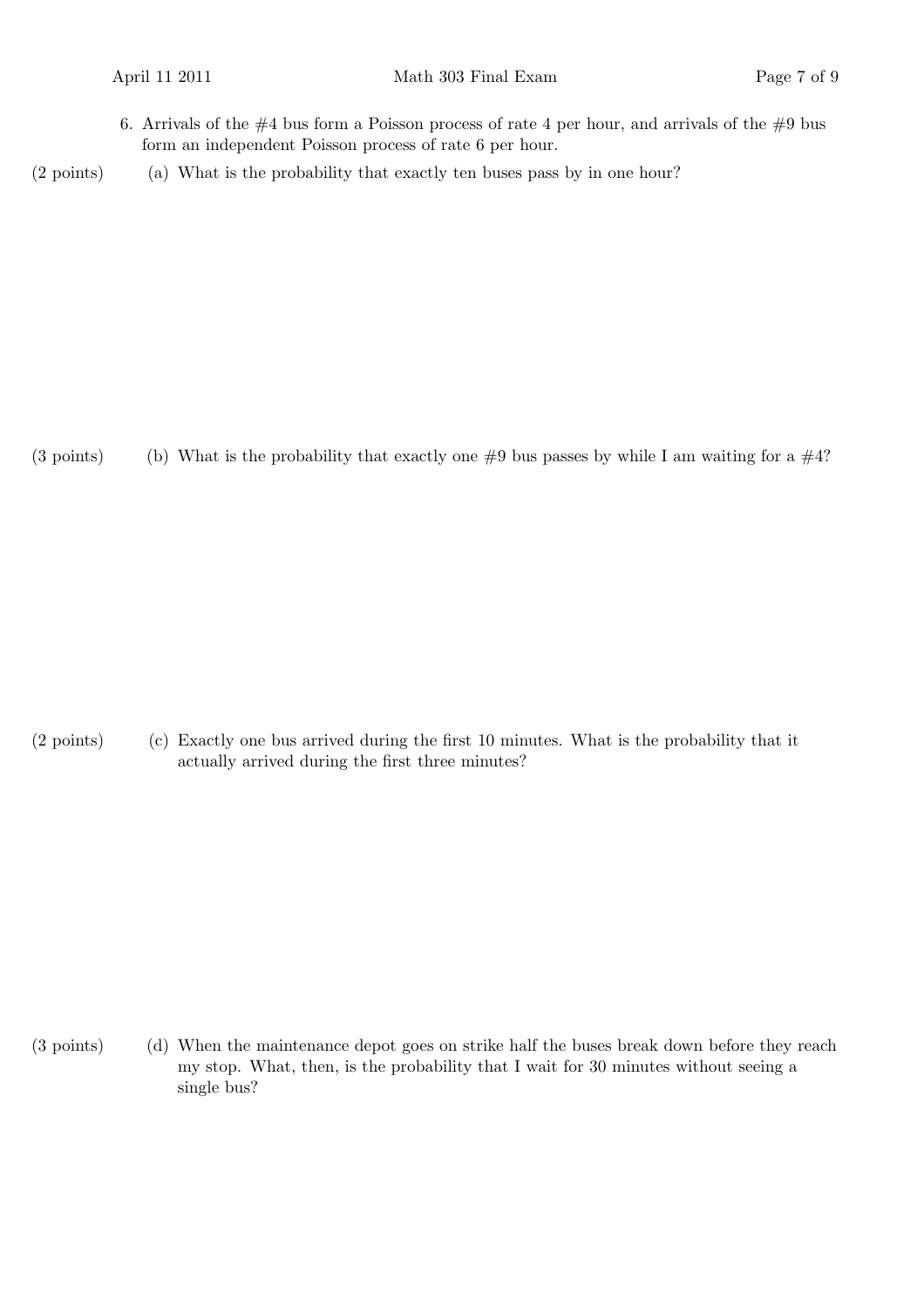7. A small barbershop, operated by a single barber, has room for at most two customers (including the one the barber is working on). Potential customers arrive at a Poisson rate of three per hour, and the successive service times are independent exponential random variables with mean  $\frac{1}{4}$  hour.

 $(6 \text{ points})$  (a) Set this up as a birth-death process and determine the limiting probabilities.

(2 points) (b) What is the average number of customers in the shop?

(2 points) (c) What is the proportion of potential customers that enter the shop?